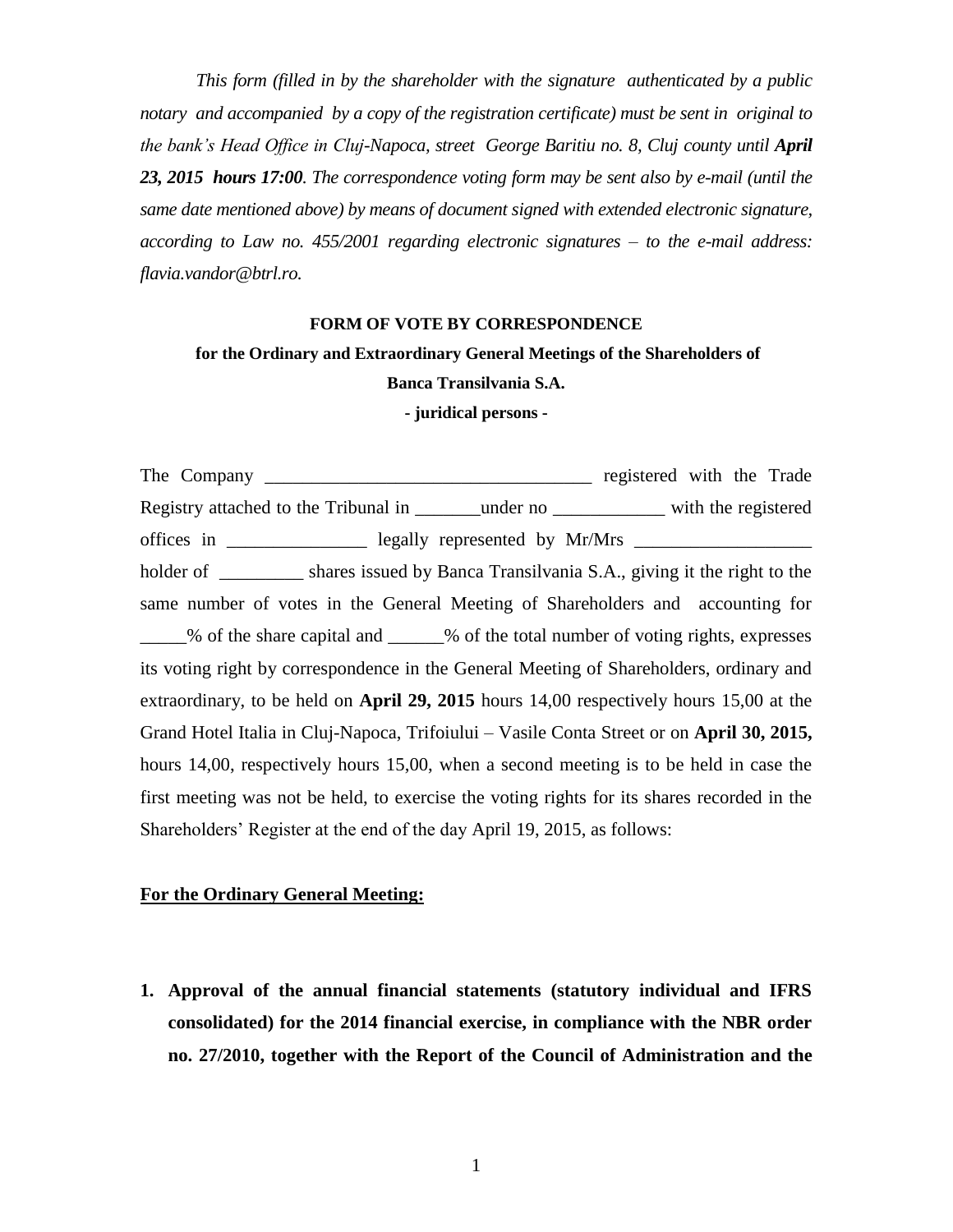**Report of the Independent Auditor as well as the approval of the proposed profit distribution.**

For\_\_\_\_\_\_\_\_\_\_\_\_\_ Against\_\_\_\_\_\_\_\_\_\_\_\_\_\_\_ Abstention \_\_\_\_\_\_\_\_\_\_\_\_\_\_\_\_

**2. Discharge of administrators for the 2014 exercise.** 

For Against Abstention **Abstention** 

 **3. Approval of the Budget for expenditure and revenues and the investment plan for 2015 (business plan for 2015);**

For Against Abstention

 **4. Decision regarding the remuneration of administrators for the 2015 exercise, including the maximum cap of additional remunerations granted to the administrators and directors. (proposal: maintaining the current cap on the remuneration mentioned above)**

For\_\_\_\_\_\_\_\_\_\_\_\_\_ Against\_\_\_\_\_\_\_\_\_\_\_\_\_\_\_ Abstention \_\_\_\_\_\_\_\_\_\_\_\_\_\_\_\_

**5. The approval of a financial auditor for the Bank who will audit the financial situations of the Bank for the 2015 financial exercise, in accordance with the IFRS Standards, as stated in the N.B.R. order no. 27/2010. (proposal: KPMG Audit S.R.L.)**

For\_\_\_\_\_\_\_\_\_\_\_\_\_ Against\_\_\_\_\_\_\_\_\_\_\_\_\_\_\_ Abstention \_\_\_\_\_\_\_\_\_\_\_\_\_\_\_\_

 **6. Approval of the date of May 29, 2015 as the registration date (defined as the date of identification of the shareholders who are to benefit from dividends and other rights under the GSM decisions).**

For Against Abstention

**7. Approval of mandates to carry out the decisions mentioned above given to the Council of Administration and to each of its members individually.**

For\_\_\_\_\_\_\_\_\_\_\_\_\_ Against\_\_\_\_\_\_\_\_\_\_\_\_\_\_\_ Abstention \_\_\_\_\_\_\_\_\_\_\_\_\_\_\_\_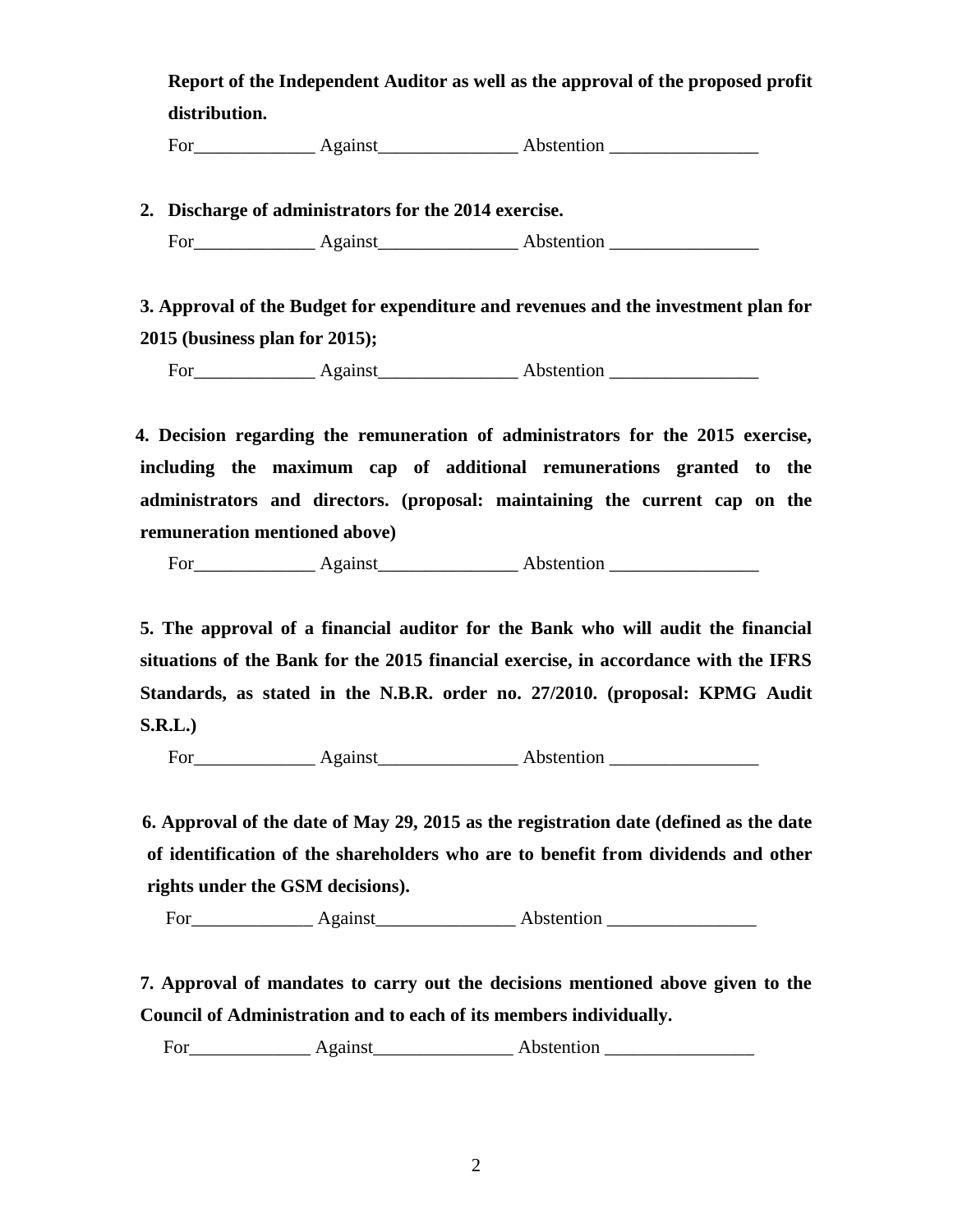# **For the Extraordinary General Meeting:**

**1. Increase of the share capital with the amount of 417.379.818 lei by issuing 417.379.818 new shares, at a nominal value of 1 leu/share. The increase in the share capital will be carried out by using the following sources:**

- **a) capitalization of reserves from the net profit of the year 2014 in amount of 406.823.021 lei, by issuing a number of 406.823.021 shares, with a nominal value of 1 leu/share in the benefit of the shareholders registered with the Shareholding Register held by the Central Depository at the registration date that will be established by the GSM (proposed date May 29, 2015);**
- **b) the inclusion of reserves which were generated by bond to share conversion premiums, in the amount of 10.556.797 lei, through the issue of 10.556.797 shares, at a nominal value of 1 leu/share, benefiting the shareholders registered in the Shareholders' Registry, kept by the Central Depository, until the registration date decided by the GSM (proposed date May 29, 2015)**

For\_\_\_\_\_\_\_\_\_\_\_\_\_ Against\_\_\_\_\_\_\_\_\_\_\_\_\_\_\_ Abstention \_\_\_\_\_\_\_\_\_\_\_\_\_\_\_\_

**2. Approval of the Bank's share buyback, in accordance with the applicable legal provisions, under the following terms and conditions: a maximum 20.000.000 shares (0.77% of the total shares included in the share capital) with a nominal value of 1 leu/share at a minimum price equal to the market price on BVB at the moment of the buyback and a maximum price of 3 lei, for a period of maximum 18 months as of the publishing date of the EGM resolution in the Official Monitor of Romania, Part IV, with the purpose of implementing a remuneration program capable of ensuring the compliance with the long-term performance principles and a share retention program for a period of at least 3 years, and the granting of a mandate for the Board of Directors for the enforcement of this resolution.** 

For Against Abstention